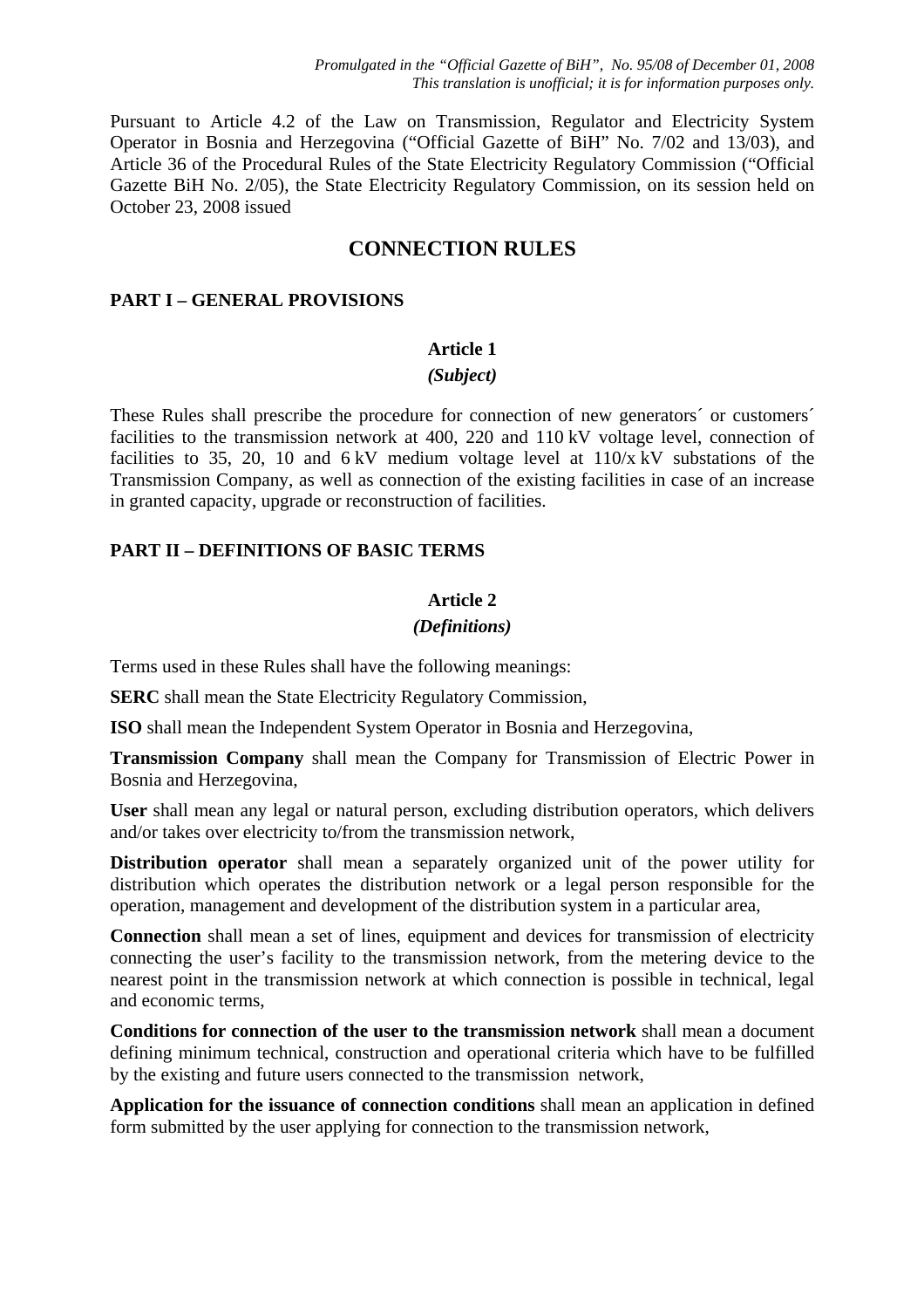**Approval of connection** shall mean a document confirming that all required technical, legal and economic prerequisites for connection of the user to the transmission network have been fulfilled in accordance with the Rules and Grid Code,

**Connection contract** shall mean a contract between the Transmission Company and the user specifying conditions for connection to the transmission network,

**Creation of technical conditions in the network** shall mean construction of new facilities, reconstruction or upgrade of the existing facilities, as well as network adjustments required for connection of the user,

**Renewable sources** shall mean renewable non-fossil energy sources (wind power, solar energy, geothermal energy, wave and tidal power, hydro power, biomass, landfill gas, sewage gas and biogases),

**Price list** shall mean the price list of services for connection of the user pursuant to Article 21 of the Rules.

# **PART III – CONDITIONS FOR CONNECTION OF THE USER TO THE TRANSMISSION NETWORK**

# **Article 3**

# *(Purpose of Conditions for Connection of the User to the Transmission Network)*

- (1) The user shall be obligated to file an application for the issuance of conditions for connection of the user to the transmission network (hereinafter: Connection Conditions) if there is an intention to construct a new facility.
- (2) The existing user shall also be obligated to file an application for the issuance of Connection Conditions in case of:
	- a) An increase in granted capacity,
	- b) Upgrade or reconstruction of facilities in case of an increase of granted capacity, separation or connection of installations within the facility,
	- c) Modification of technical parameters of the connection,
	- d) Modification of the consumption category, or
	- e) Connection of new supply sources or an increase in capacity of the existing supply sources belonging to the user.
- (3) Connection Conditions shall be issued in order to ensure the provision of other required documents with a view to consider possibilities and conditions for connection of the user's facility to the network and conditions for the use of the network.

# **Article 4**

## *(Submission of the Request)*

- (1) The user shall file a written application for the issuance of Connection Conditions with the Transmission Company in prescribed form.
- (2) When filing the request for the issuance of Connection Conditions the user shall pay the fee for the submission of the application in accordance with the price list.
- (3) The Transmission Company shall develop and publish the application form.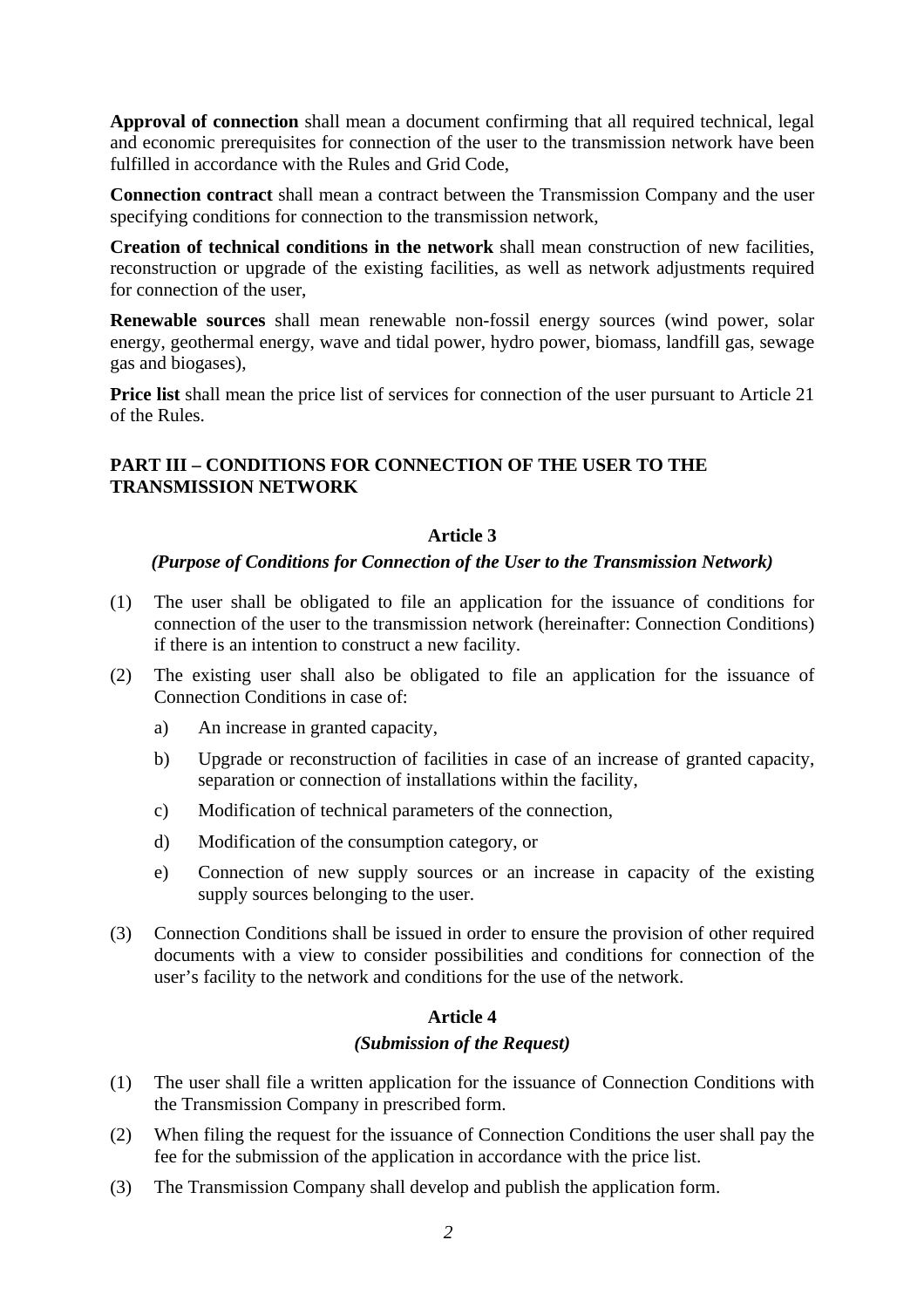(4) The application form can be obtained at the Transmission Company or on its website.

# **Article 5**

# *(Content of the Application for the Issuance of Connection Conditions)*

- (1) The application will have to include:
	- a) User's basic data,
	- b) Name, type, address and number of the cadastre parcel of the facility to be connected to the network,
	- c) Planned date of the connection,
	- d) Planned granted capacity and annual consumption/generation,
	- e) Purpose of electricity consumption, for customers,
	- f) Regime of the use or generation of capacity and energy,
	- g) Other technical parameters pursuant to the Grid Code.
- (2) Attached to the application for the issuance of Connection Conditions of the generator and/or consumer, i.e. the user, shall be the approval of the Urban Planning Department or pre-approval of the Urban Planning Department in case of construction of a new facility, i.e., an approval pursuant to regulations regarding construction issues, in case of expansion of the existing facility.

# **Article 6**

# *(Issuance of Connection Conditions)*

- (1) Connection Conditions shall be issued by the Transmission Company on the basis of the Project Analysis of the Technical Solution for Connection (hereinafter: Project Analysis).
- (2) The user cannot be connected nor can the user's granted capacity be increased on the basis of Connection Conditions.

# **Article 7**

## *(Content of Connection Conditions)*

- (1) Connection Conditions shall include:
	- a) Basic data on the user,
	- b) Name, type, address and number of the cadastre parcel of the facility to be connected to the network,
	- c) Location of connection of the facility to the network,
	- d) Granted capacity and annual consumption/generation,
	- e) Technical conditions for connection to the transmission network,
	- f) Consumption/generation category,
	- g) Technical condition for the billing-metering point,
	- h) Planned deadline for connection,
	- i) Nominal voltage at the billing-metering point,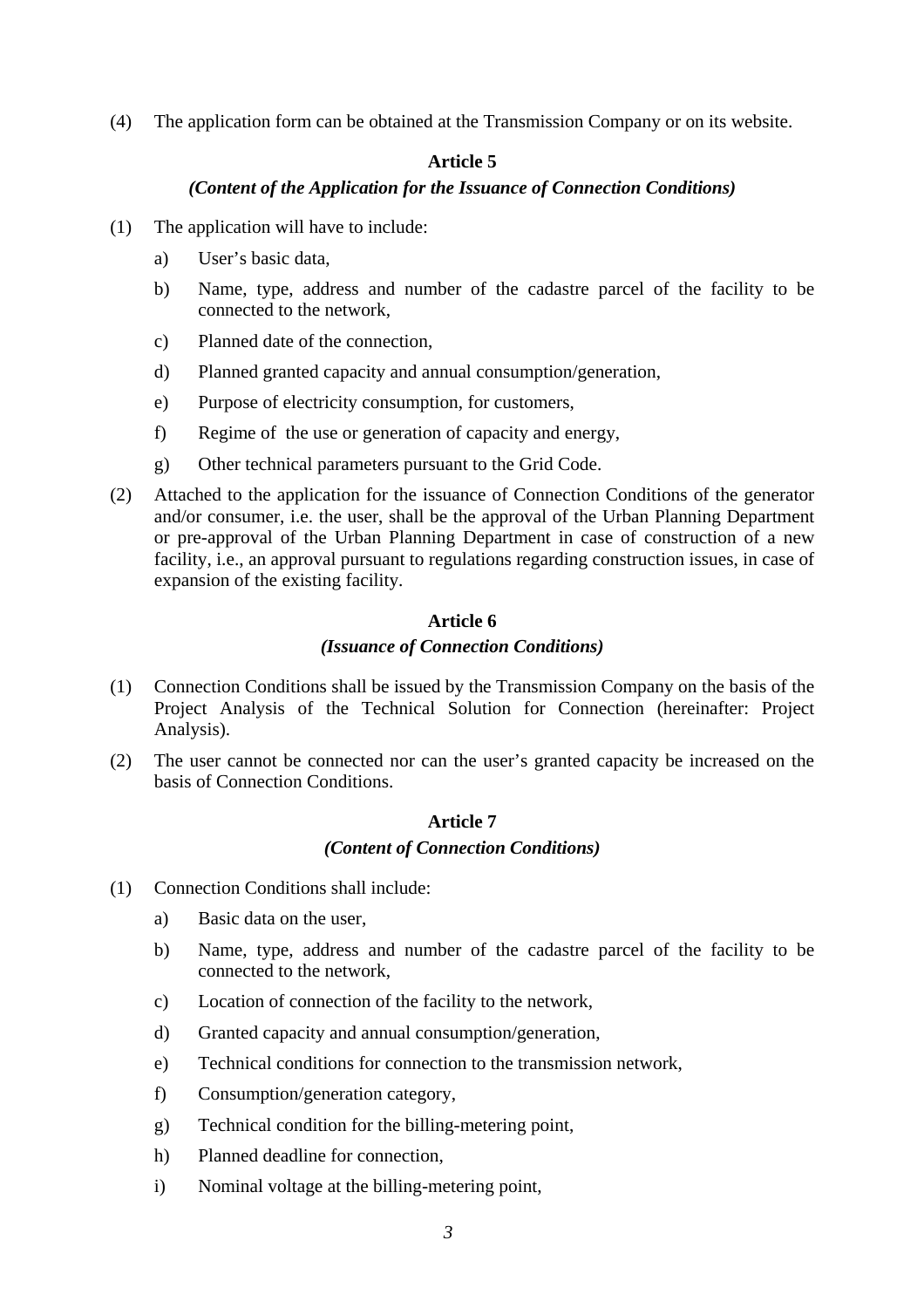- j) Allowed power factor,
- k) Period of validity,
- l) Conditions for termination of validity, and
- m) Dispute clauses.
- (2) The Project Analysis shall be a constitutive part of Connection Conditions.

## *(Deadline for Issuance and Validity of Connection Conditions)*

- (1) The Transmission Company shall submit Connection Conditions prepared pursuant to paragraph (1) of Article 6 of these Rules, to the applicant, together with the Project Analysis, no later than 90 days from the day of the application submission, i.e., 30 days after the revision of the Project Analysis if prepared by a third party.
- (2) Connection Conditions shall be issued for a 3-year term.

## **Article 9**

## *(Acceptance of Connection Conditions)*

- (1) After receiving Connection Conditions the user shall be obligated to provide to the Transmission Company a written statement confirming the acceptance of Connection Conditions, of which the Transmission Company shall subsequently inform ISO.
- (2) The user's written statement of acceptance shall be provided in standardized form to be defined by the Transmission Company.

## **Article 10**

## *(Project Analysis)*

- (1) The Project Analysis shall include construction of connection to the transmission network and the user's impact on the transmission system.
- (2) The scope and content of the Project Analysis shall be defined by ISO in consultation with the Transmission Company.
- (3) The Transmission Company shall be responsible for the Project Analysis design.
- (4) Estimates and calculations for the Project Analysis design shall be carried out for the year of planned connection of the user to the network, using standard planning methodologies.
- (5) ISO shall review, approve and directly revise the Project Analysis prepared by the Transmission Company.
- (6) Upon a request of the user, the Transmission Company in consultation with ISO can approve the Project Analysis design by another professional institution cited in the request. In this case ISO, in consultation with the Transmission Company, shall define terms and conditions for the Project Analysis design.
- (7) ISO, with active involvement of the Transmission Company, shall review, approve and directly revise the Project Analysis prepared by another professional institution for the user.
- (8) Results of the revision shall be presented publicly.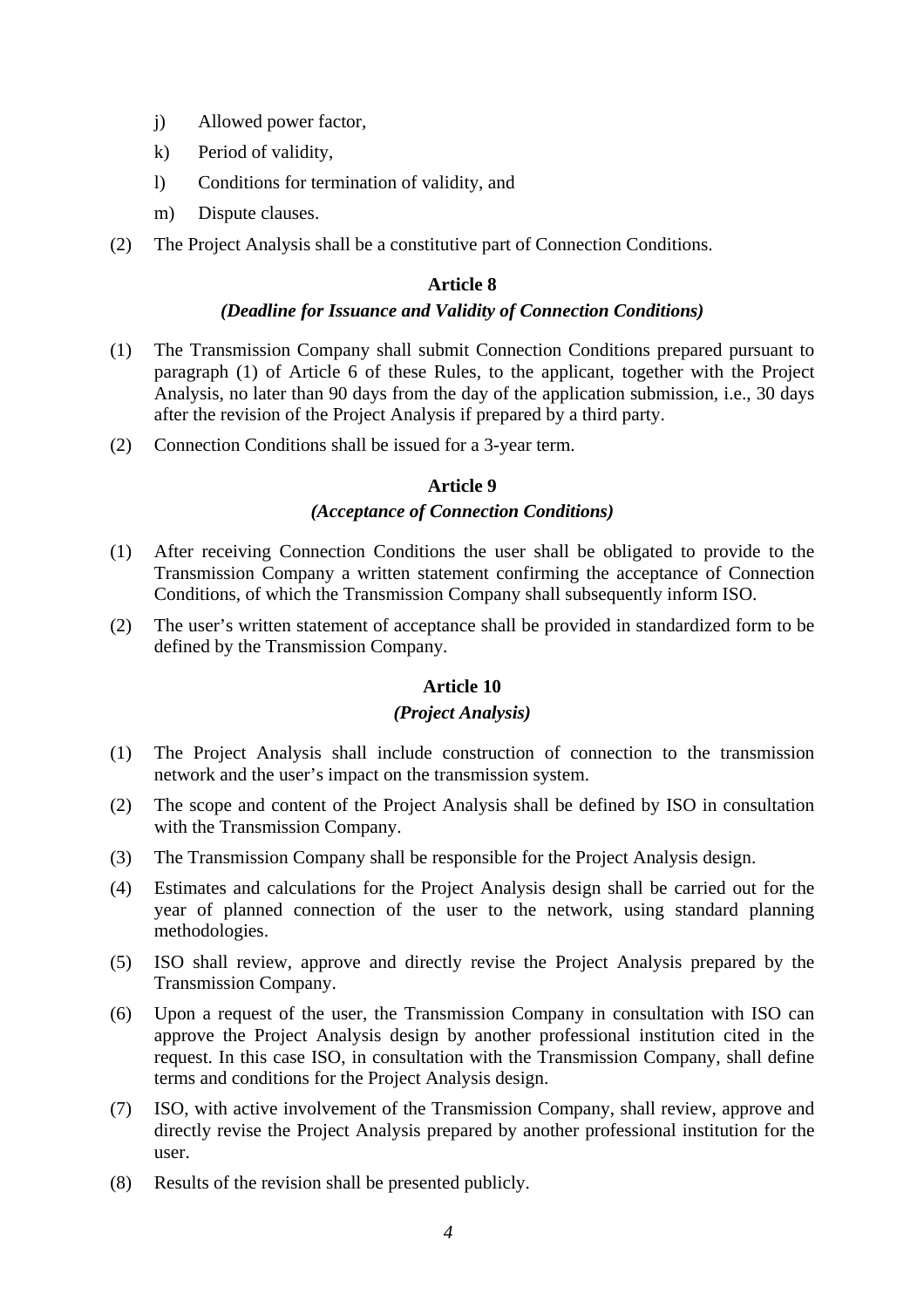#### *(Solutions in the Project Analysis)*

Solutions provided in the Project Analysis shall be obligatory for the user and they shall create a basis of the issuance of Connection Conditions.

#### **Article 12**

#### *(Design of the Project Analysis by the Transmission Company)*

The following rules shall be applied if the Project Analysis is designed by the Transmission Company:

- a) Contract on the Project Analysis design shall be concluded between the Transmission Company and the user.
- b) Contract on the Project Analysis design shall also include provisions regarding the revision.
- c) While developing the Project Analysis, the Transmission Company can require additional information from the user.

#### **Article 13**

## *(Costs of Project Analysis Design)*

- (1) The user shall cover costs of the Project Analysis design and revision.
- (2) The costs of the Project Analysis design shall be determined by the Transmission Company if the Transmission Company is the designer.
- (3) ISO shall determine the costs of the Project Analysis revision.

## **PART IV – CONNECTION FEE**

#### **Article 14**

#### *(Purpose of Connection Fee)*

- (1) The connection fee shall be the amount which the user shall pay to the Transmission Company for connection to the network or for an increase in connected capacity.
- (2) The purpose of the connection fee shall be to financially contribute to the creation of technical conditions in the network providing connection of the user and to cover connection construction costs.
- (3) The creation of technical conditions in the network providing connection of the user and construction of connection shall be the responsibility of the Transmission Company.

#### **Article 15**

#### *(Structure of Connection Fee)*

- (1) The connection fee shall consist of fixed and variable parts.
- (2) The connection fee shall be determined by the Transmission Company on the basis of the Project Analysis.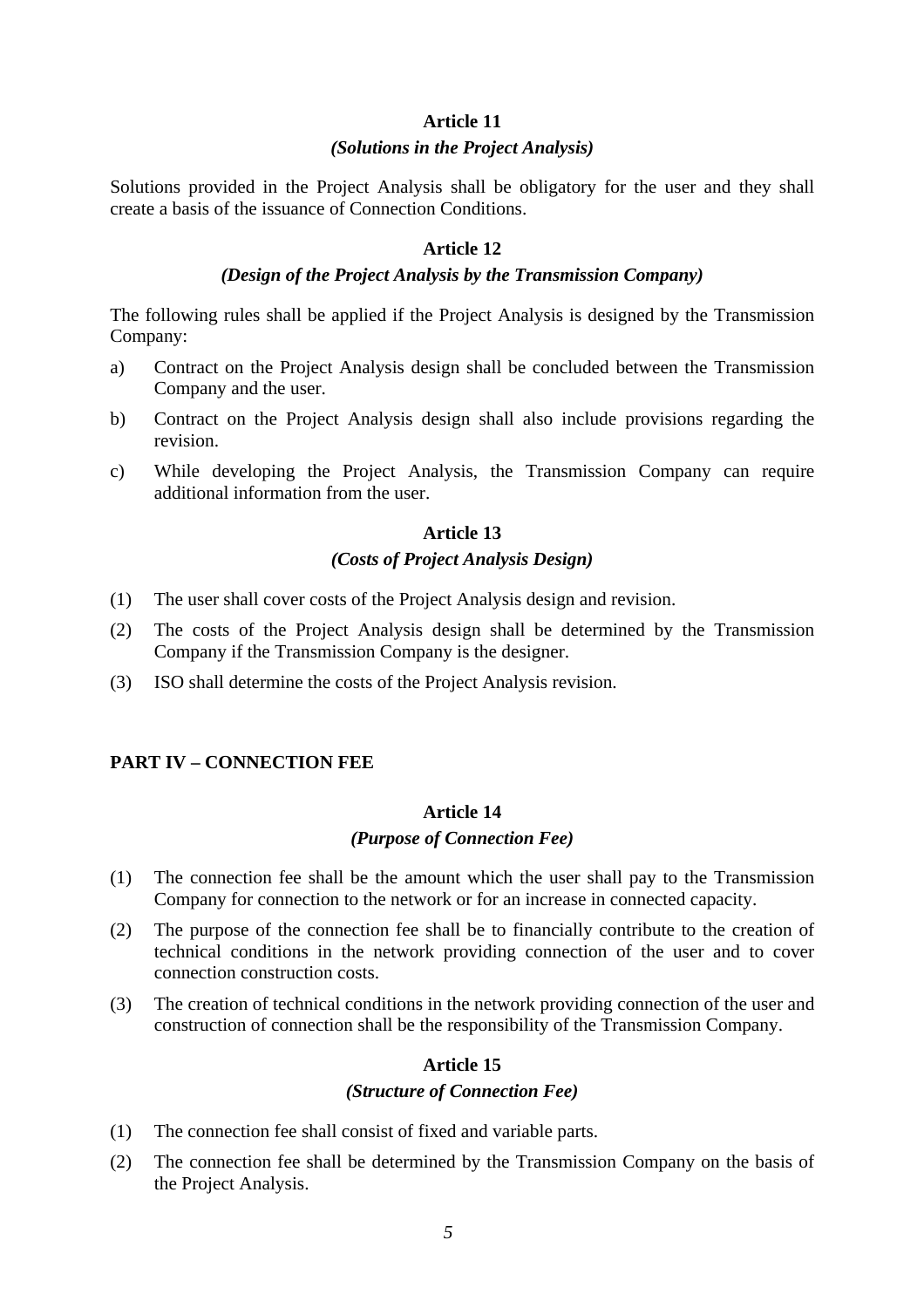(3) The user shall cover the connection fee pursuant to Connection Contract provisions.

# **Article 16**  *(Fixed Part of Connection Fee)*

(1) The fixed part of the connection fee shall be calculated in accordance with the following formula:

For a new user:

 $N = C \cdot P$ 

For a user increasing granted capacity:

$$
N_2=C\cdot (P_2-P_1)
$$

where:

- *N* one-off amount of money to be paid by the user in order to ensure conditions for connection,
- *C*  the price of connected capacity of the user per unit defined by the price list,
- *P* granted installed capacity of the user,
- $N_2$  one-off amount of money to be paid by the user in order to ensure conditions for increase of connected capacity (increase in connection fee),
- $P_2$  granted capacity of the user upon the user's application for increase of capacity,
- $P_1$  previously granted capacity of the user prior to approval of increase of connected capacity.
- (2) Electricity generation facilities using renewable sources shall pay 50% of the fixed part of connection fee. Facilities using hydro power shall be able to use this benefit if their granted capacity does not exceed 10 MW.
- (3) If established by the Project Analysis or during its revision that granted capacity differs from the one specified in the application, the payment of the fixed part of the connection fee shall be done on the basis of the factual installed capacity.

# **Article 17**  *(Variable Part of Connection Fee)*

- (1) The variable part of the connection fee shall be used to cover the connection costs referred to in Article 18 of these Rules.
- (2) To calculate the variable part of the connection fee for connection of the user to the network, the price of goods, works and services and standard normative works per unit shall be used and their prices shall be made available to the public by the Transmission Company.
- (3) If determined after the acceptance of financial calculations for connection that the difference between the calculated variable cost and the real one is higher than  $\pm 5\%$ , the payment of the fee shall be done on the basis the actual cost.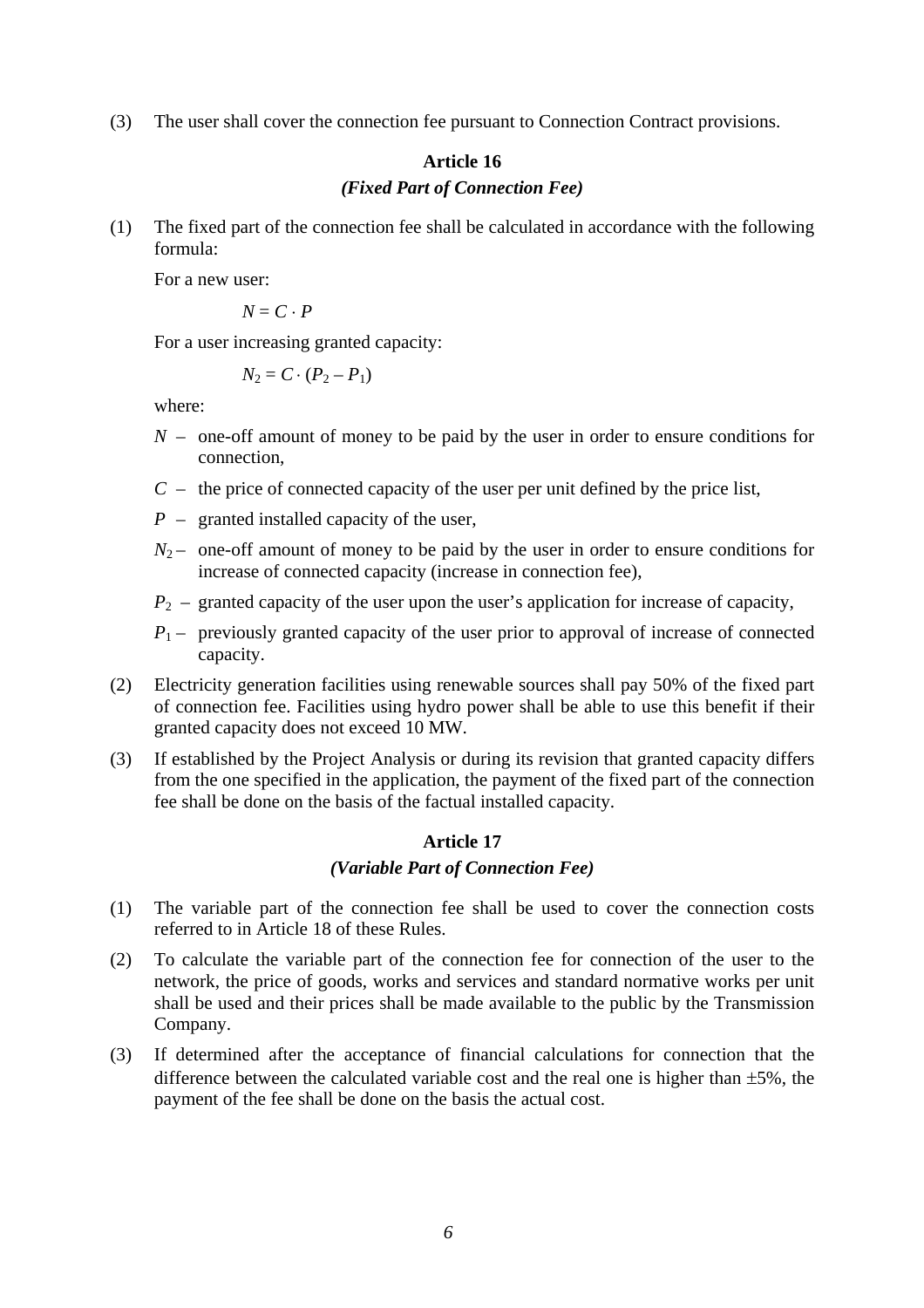#### *(Costs of Connection)*

- (1) Costs of connection of the user to the voltage level of 110kV and higher, depending on a technical solution specified in the Project Analysis, shall include costs of preparation, including possible purchase of land, and construction of a high voltage connection transmission line, from the point in the network which is defined by the Project Analysis to the metering device, as well as the equipment of transmission line feeder bay with accompanying busbars at the facilities of the Transmission Company. The costs of connection shall also include costs of the installment of measurement and protection system as well as the installment of devices required for operation and management of the system after connecting the user's facilities to the network.
- (2) The Transmission Company shall be the investor and the owner of the connection.

#### **Article 19**

#### *(Relations between the New User and the Existing One)*

- (1) If the new user connects via the same connection line later or uses some part of infrastructure or facilities for which already connected user has paid the connection fee, the existing user shall be entitled to compensate a part of the variable amount of the fee which shall be regulated by a separate mutual agreement.
- (2) If the users referred to in the previous paragraph cannot reach an agreement on the amount of compensation, it shall be determined by the Transmission Company upon a request of one of the users.
- (3) In case of connection of each following user, all previously connected users who have paid the connection fee and/or compensation shall be entitled to compensation.
- (4) The user shall be able to use the right to compensation during a ten-year period starting from the day of connection of the facility.

#### **Article 20**

#### *(Costs of Creation of Technical Conditions in the Network)*

- (1) The creation of technical conditions in the network shall be conducted in accordance with a long-term transmission network development plan.
- (2) The Transmission Company shall be the investor and the owner of transmission network facilities, i.e. their parts, the construction of which shall create technical conditions in the network enabling connection of the user.
- (3) The facilities referred to in the previous paragraph shall be financed from the tariff and the fixed part of the connection fee.

## **Article 21**

#### *(Price List)*

- (1) The Transmission Company shall create a price list for connection of the user which shall also contain the amount of the application fee as well as the price of connected capacity of the user per unit.
- (2) The price list shall be submitted to SERC for approval.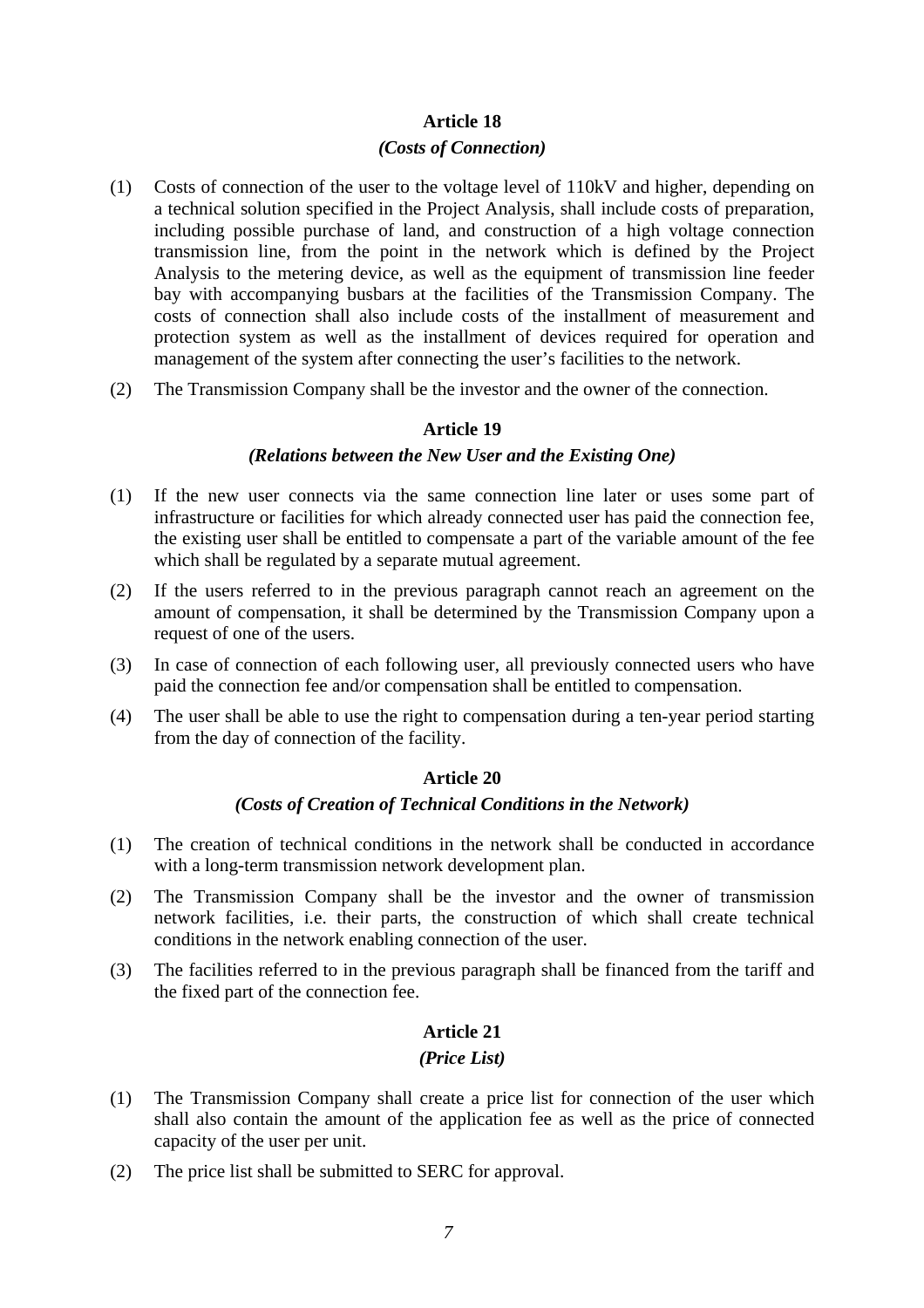- (3) The price list shall be published on the website of the Transmission Company.
- (4) The procedure of the modification of the price list shall be the same as the procedure for its adoption.

## **PART V – CONNECTION CONTRACT**

## **Article 22**

## *(Connection Contract)*

- (1) In accordance with Connection Conditions issued and the construction permit, upon a request of the user, the Transmission Company and the user shall enter into a contract pursuant to the Grid Code.
- (2) The Transmission Company shall provide ISO with one copy of the signed contract.

## **Article 23**

## *(Content of Connection Contract)*

- (1) The Connection Contract shall regulate technical, legal and economic conditions for connection to the network as well as all details of construction of connection, future ownership relationships as well as future relationships between the user and the Transmission Company regarding operation and maintenance of the constructed facilities of the user's connection.
- (2) The Connection Contract shall include but shall not be limited to:
	- a) Data on contracting parties,
	- b) Subject of the contract,
	- c) Specification of work and equipment for construction of connection to the network as defined by the Project Analysis,
	- d) Specification of technical parameters of the user's equipment in accordance with the Project Analysis,
	- e) The amount of the connection fee in accordance with the Project Analysis,
	- f) The deadline and schedule of payment of the connection fee,
	- g) The deadline for completion of works which are the subject of the contract,
	- h) The deadline for connection,
	- i) Conditions for the installation of connection,
	- j) The manner and responsible parties for the solution of legal and property-related issues,
	- k) Conditions for making the connection operational in accordance with the Grid Code,
	- l) Ownership relationships and boundaries,
	- m) Accountability for damage and the amount of a contracted penalty in case of noncompliance or partial compliance with the contract,
	- n) Duration of the contract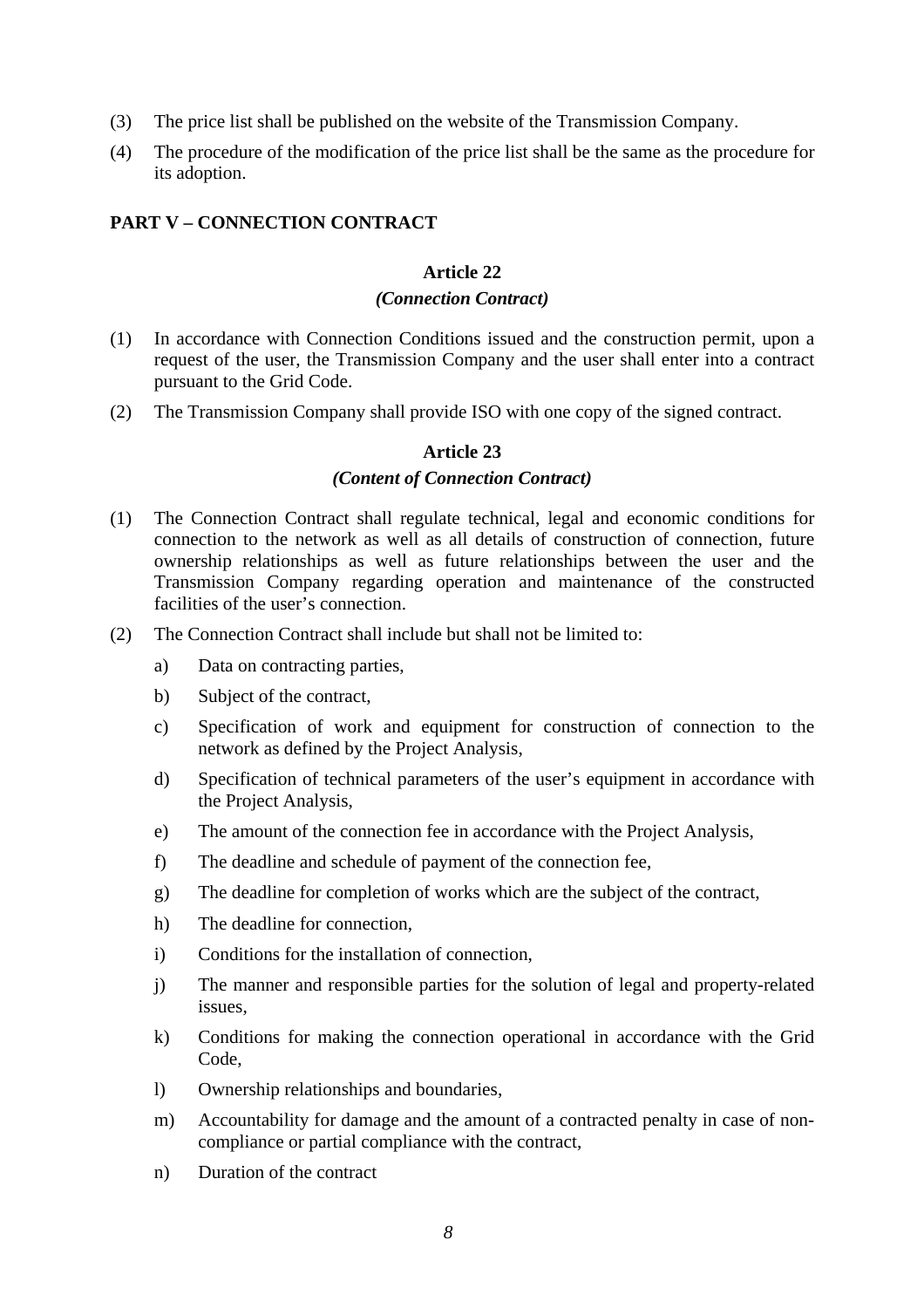- o) Reasons for termination of the contract,
- p) Other requirement and conditions, and
- q) Dispute clauses.

# **PART VI – APPROVAL OF CONNECTION**

# **Article 24**

## *(Approval of Connection)*

- (1) Upon a request of the user, the Transmission Company shall issue the approval of connection, in accordance with the Connection Contract and professional evaluation confirming that the user has provided all necessary technical and legal conditions from the Contract on connection to the network.
- (2) The approval of connection shall be based in accordance with:
	- a) Connection Contract,
	- b) Necessary investment and technical documentation,
	- c) Acquirement of entitlements to construction and ownership or easement for the use of the connection,
	- d) Necessary construction permits for connection and construction permits for the creation of technical conditions for connection,
	- e) Conducted construction works with necessary material and equipment,
	- f) Conducted electrical installation works with necessary material and equipment,
	- g) Equipping the metering point with necessary metering tools,
	- h) Final ISO´s verification of readiness of the connection for initial energizing in accordance with the Grid Code, and
	- i) Conducted testing.
- (3) The Transmission Company shall provide ISO with one copy of the approval of connection.

# **Article 25**

## *(Content of Approval of Connection)*

The approval of connection shall include, but shall not be limited to:

- a) Data on the user,
- b) Name, type, address and number of the cadastre parcel,
- c) Number of the construction permit and the date of issuance,
- d) The purpose of granted capacity of the user,
- e) Nominal voltage of the connection point,
- f) Granted capacity,
- g) Allowed power factor (inductive/capacitive),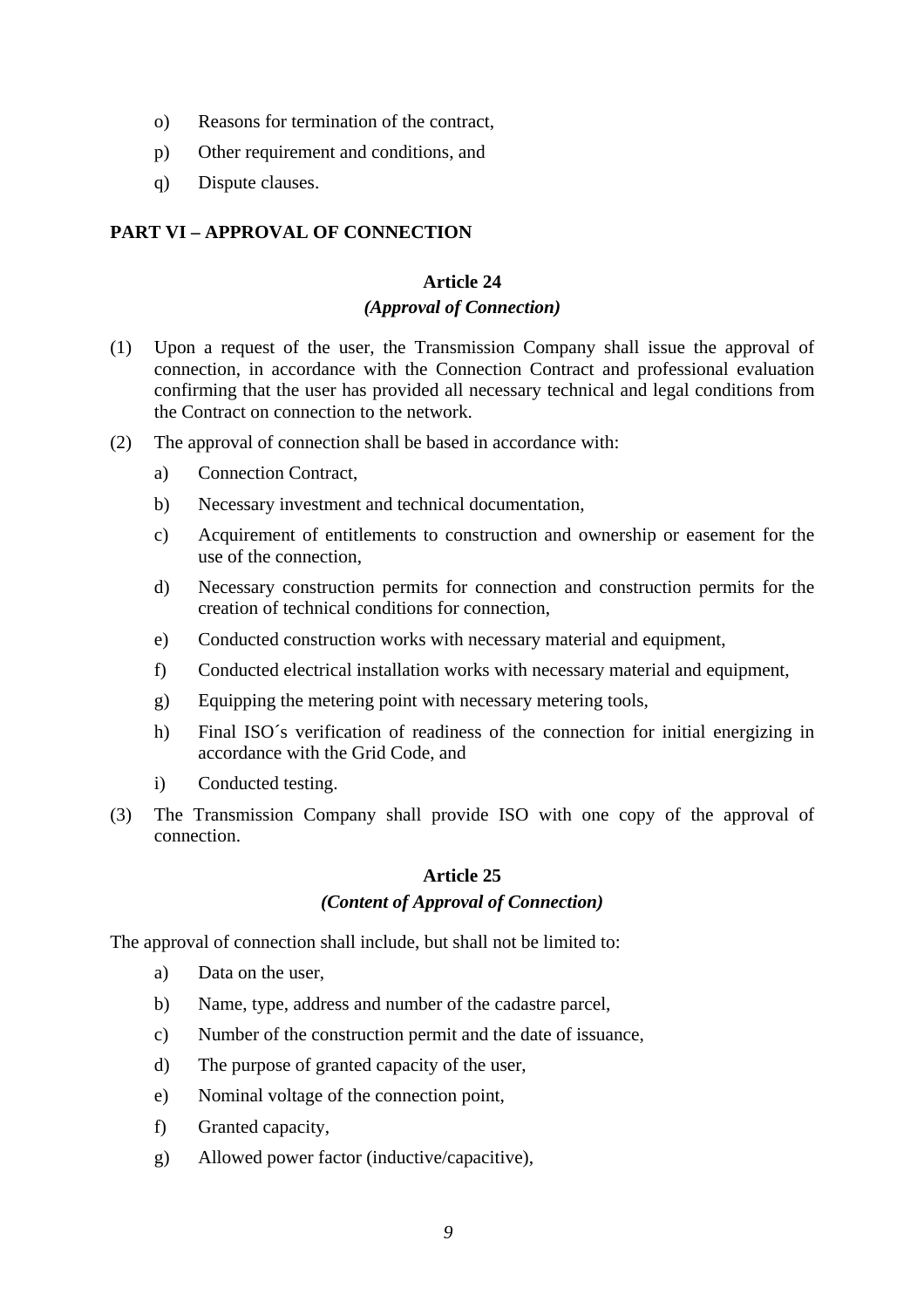- h) Annual consumption, i.e. generation, of electricity,
- i) Consumption/generation category,
- j) Location and technical characteristics of the connection,
- k) Technical characteristics of the billing-metering point,
- l) Protection type and setting,
- m) Specific conditions relating to technical parameters and equipment as provided by the Project Analysis,
- n) Obligation to comply with the Grid Code,
- o) Validity conditions, and
- p) Dispute clauses.

# **PART VII – CONNECTION TO MEDIUM VOLTAGE LEVEL**

## **Article 26**

## *(Connection to Medium Voltage Level at the Transmission Company's Facilities)*

- (1) The connection of the user via medium voltage lines of 35, 20, 10 and 6 kV to substations of the Transmission Company (hereinafter: MV connection) shall be conducted upon a request of the competent distribution operator.
- (2) The competent distribution operator shall issue an approval for connection of the user to the medium level network, including MV facilities at the substations of the Transmission Company, taking into account an optimal development of the distribution and transmission networks.
- (3) The Transmission Company shall issue conditions for MV connection upon a request of the competent distribution operator.
- (4) The users who, in the distribution operator's opinion, can obtain approvals for connection to the distribution network at 35, 20, 10, 6 and 0.4 kV voltage levels shall not be able to file an application for connection to the transmission network at 110 kV level and higher.

## **Article 27**

# *(Content of Condition for MV Connection)*

In addition to data referred to in Article 7 of these Rules, the conditions for MV connection shall also include:

- a) Data on the distribution operator,
- b) Name, type and voltage level of MV line to be connected, and
- c) The location of connection of MV line to a  $110/x$  kV substation.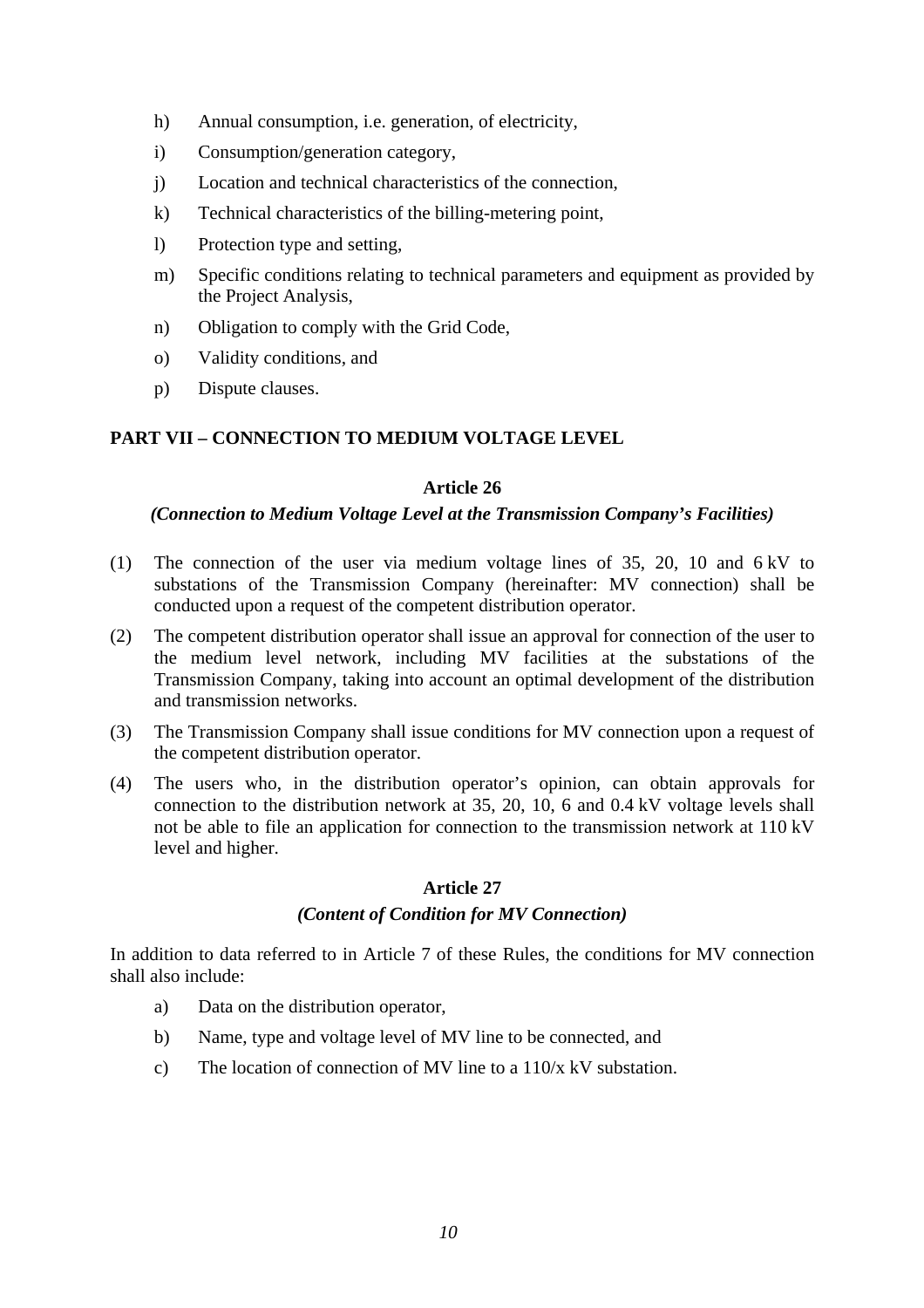#### *(Fee for MV Connection)*

- (1) The distribution operator shall pay to the Transmission Company the fee for MV connection referred to in paragraph 1 of Article 26 of these Rules.
- (2) The fee for MV connection shall be defined per cubicle and voltage level and determined on the basis of the price of goods, works and services and standard normative works per unit, which shall be made publically available by the Transmission Company.
- (3) The fixed part of the fee referred to in Article 16 of these Rules shall also be paid for MV connection.
- (4) Obligations of the user towards the distribution operator shall be defined by acts of the distribution operator.

#### **Article 29**

#### *(Costs of MV Connection)*

- (1) The fee for MV connection, in case of connection at a 110/x kV substation, depending on the voltage level, shall include costs of construction of medium voltage outgoing feeder at the substation of the Transmission Company with accompanying busbars. The above mentioned costs shall also include costs of the installment of metering and protection system as well as operational and telecommunication systems, which are necessary for operation and control of the system after connection. The construction of MV connection line (transmission line/cable) to the 110/x kV substation of the Transmission Company shall be an exclusive responsibility of the distribution operator.
- (2) The remaining necessary investments in the network shall be performed in accordance with a long-term transmission network development plan.

#### **Article 30**

#### *(Investor and Owner)*

The Transmission Company shall be the investor and owner of MV cubicles (35, 20, 10, 6 kV) in case of connection at a 110/x kV substation.

#### **Article 31**

#### *(Detailed Rules of MV Connection)*

- (1) In accordance with these Rules, the Transmission Company shall develop detailed rules and procedures pertaining to MV connection and publish them on its website.
- (2) The Transmission Company shall consult the public while developing rules and procedures.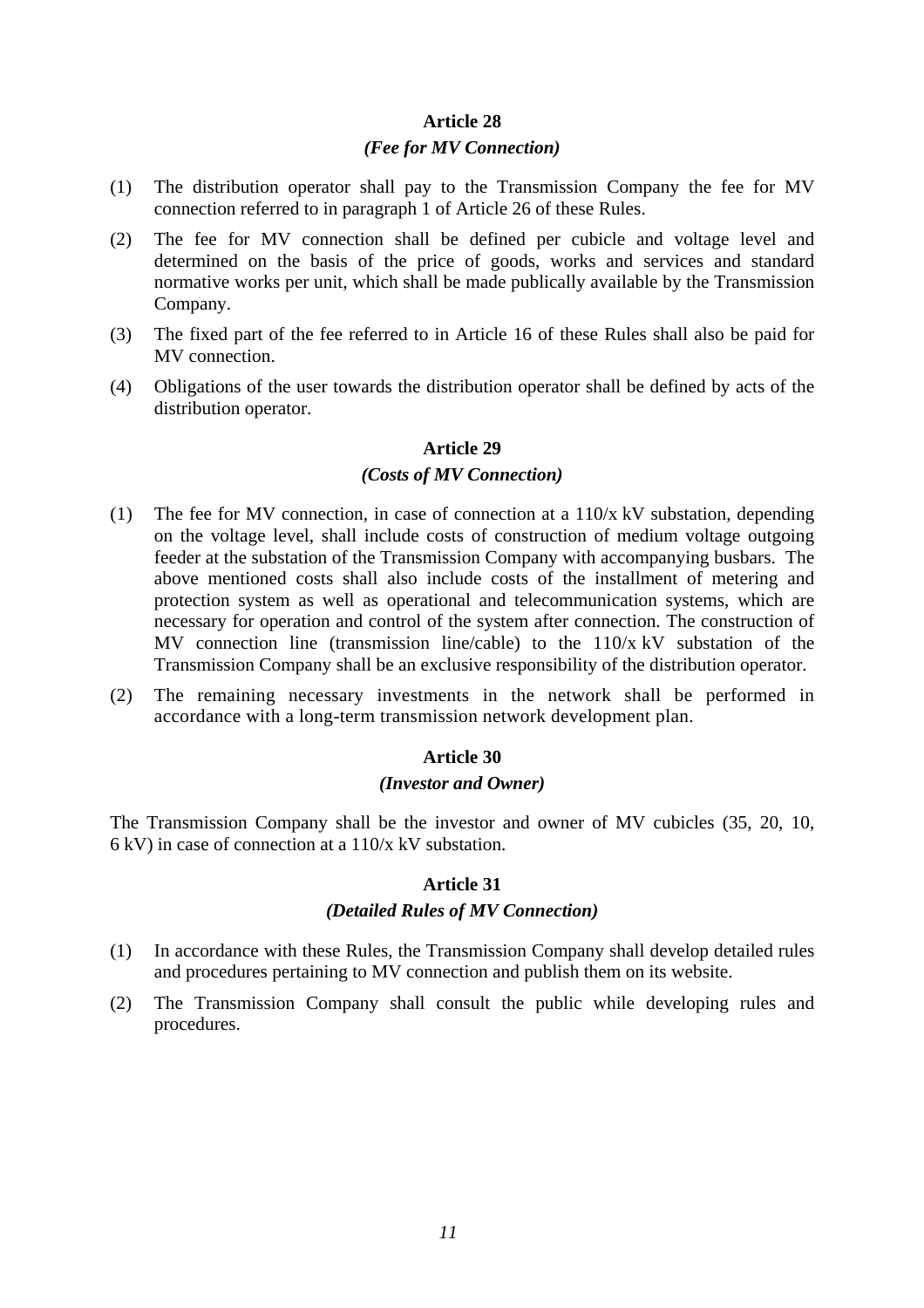# **PART VIII – CONNECTION REGISTER**

## **Article 32**

# *(Connection Register)*

- (1) The Transmission Company shall keep a connection register.
- (2) The connection register shall include all documents pertaining to individual connections, including their attachments and granted installed capacity of the user's facility.
- (3) The Transmission Company shall also keep a summary of the register in electronic form which shall include basic data pertaining to the connection.
- (4) The summary of the register in electronic form shall be published on the website of the Transmission Company.

# **Article 33**

## *(Register of Requests)*

- (1) The Transmission Company shall keep a list-register of all applications filed, which are under procedure and for which the connection procedure has not been completed. The list shall provide an assessment of the time period required for decision making upon each individual application, including the current stage of each application at the given moment.
- (2) The list of applications filed shall be published on the website of the Transmission Company.

# **PART IX – FINAL AND TRANSITIONAL PROVISIONS**

## **Article 34**

## *(Transitional Provisions)*

- (1) The Transmission Company shall define and submit to SERC for approval the first Price List from Article 21 no later than 90 days from the day of entry into force of these Rules.
- (2) The Transmission Company shall prescribe and publish the application form referred to in Article 4 of these Rules no later than 90 days from the day of entry into force of these Rules.
- (3) For applications filed before the adoption of the price list, the fixed part of connection fee and the application fee shall be calculated after its adoption.
- (4) Pending the issuance of the application form, applications can be filed in form of a letter which shall contain all required data prescribed by these Rules.

## **Article 35**

## *(Dispute Resolution)*

(1) SERC shall be competent for the resolution of disputes caused by application of these Rules.